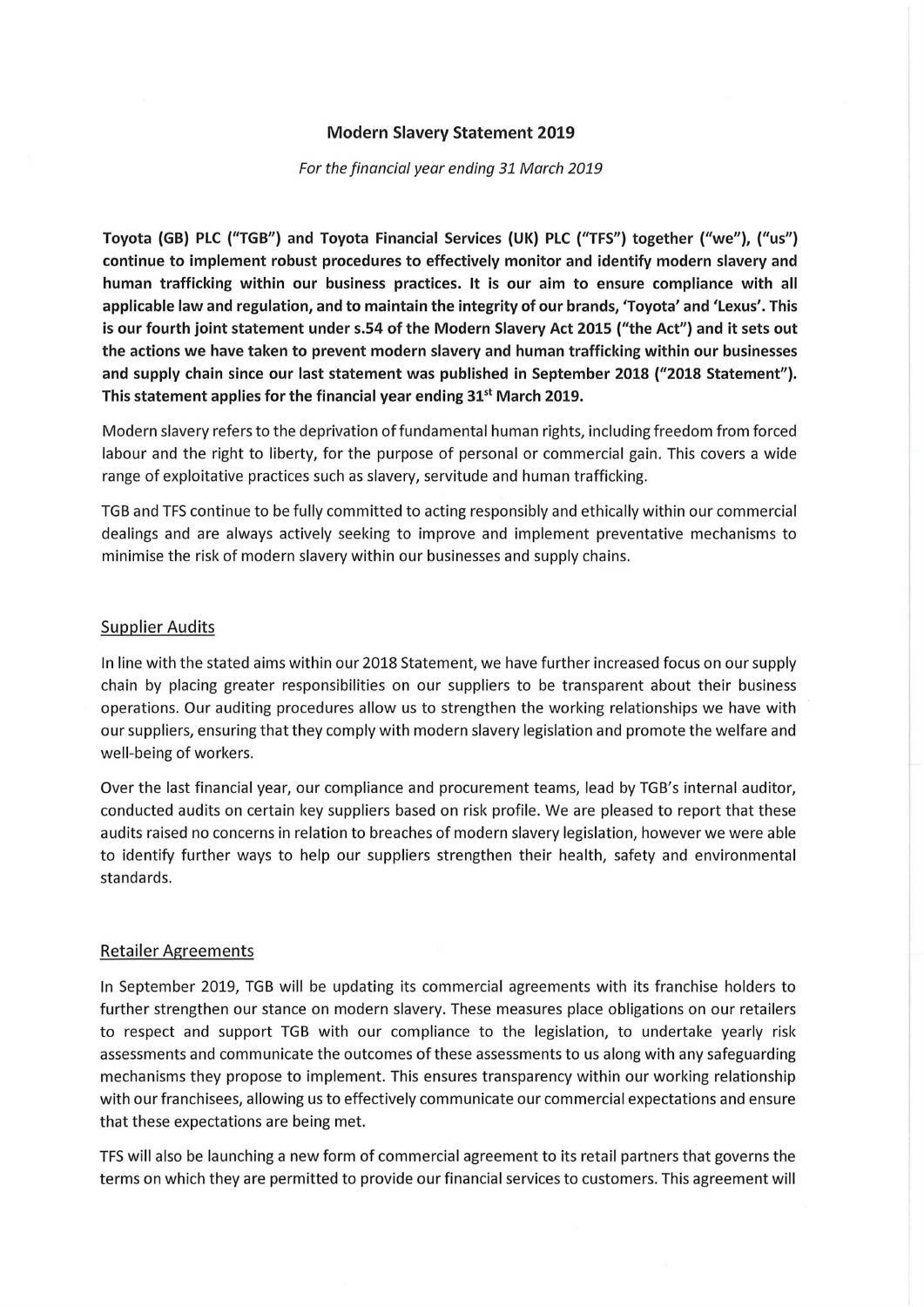contain robust provisions in relation to modern slavery, requiring compliance with the legislation, enforcement of appropriate anti-slavery policies and an obligation to ensure that our partners hold their sub-contractors to the same standards.

# Mandatory Training

Mandatory training is essential to our ability to further heighten awareness of modern slavery and promote compliance within our respective businesses and supply chain. At TGB, we undertake mandatory e-learning training on an annual basis to ensure that all of our employees are wellequipped to identify acts of modern slavery and take preventative measures to tackle any concerns. At TFS, we have previously raised awareness to our employees of our policy, approach and expectations, and will be moving to the same mandatory training model as TGB during the next financial year.

This is consistent with our modern slavery policy which sets out behavioural and ethical standards for all of our employees and encourages those to be transparent by voicing any concerns that may arise, in particular concerns relating to slavery and human trafficking.

# **Our Ongoing Commitment for Financial Year 2019/20**

We have a responsibility to continue taking initiatives to combat acts of modern slavery and uphold the integrity of our brands. We are committed to the continuous development of our business procedures in order to provide clarity as to our expectations within our commercial dealings and supply chain. This is essential for the efficiency of our businesses and the maintenance of high health, safety and environmental standards that we set ourselves.

# Modern Slavery Policy

As set out in our 2018 Statement, we will be updating our modern slavery policy to ensure that this reflects changes within legislation and provides a more effective and robust framework. This goes hand-in-hand with our updated whistleblowing policy, which facilitates clear communication of misconduct and promotes an open and ethical culture within our organisation.

We are keen to explore other initiatives to further raise awareness within our businesses such as embedding the use of the'Unseen' app (www.unseenuk.org) which publicly provides key information and direct access to a secure helpline to report concerns or instances of modern slavery.

# Further Supplier Audits

Over the next fiscal year, we shall be increasing the surveillance of our supply chain by conducting further audits on key suppliers. An update on these upcoming audits will be provided within our next statement in September 2020. Our compliance and procurement teams will be introducing a new methodology matrix which will improve our ability to identify high-risk suppliers and further develop our reporting methods. In particular, we will look to further enhance our audit checklist and the procedure in which we prioritise the selection of our suppliers for audit. We continue to encourage our employees, representatives and suppliers to be pro-active and reactive in their compliance to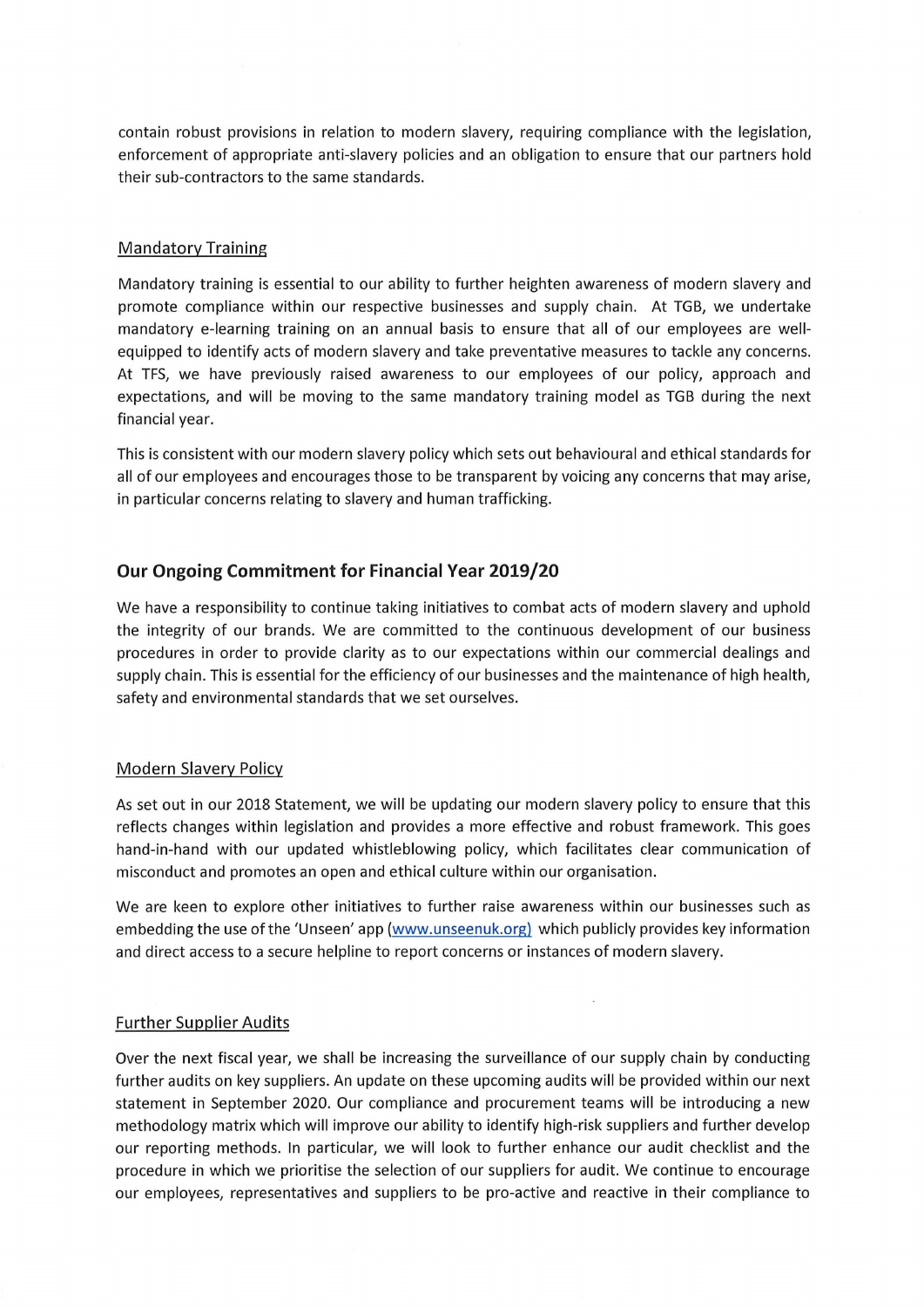legislation and to work to the highest professional standards in order to help eradicate acts of modern slavery within our businesses and supply chain.

This statement is approved by Paul Van der Burgh, President and Managing Director of Toyota (GB) PLC and Doug Gillies, Managing Director of Toyota Financial Services (UK) PLC.

 $\bar{z}$ 

 $\mathbf{R}$ 

Date of Signature: 24<sup>th</sup> September 2019